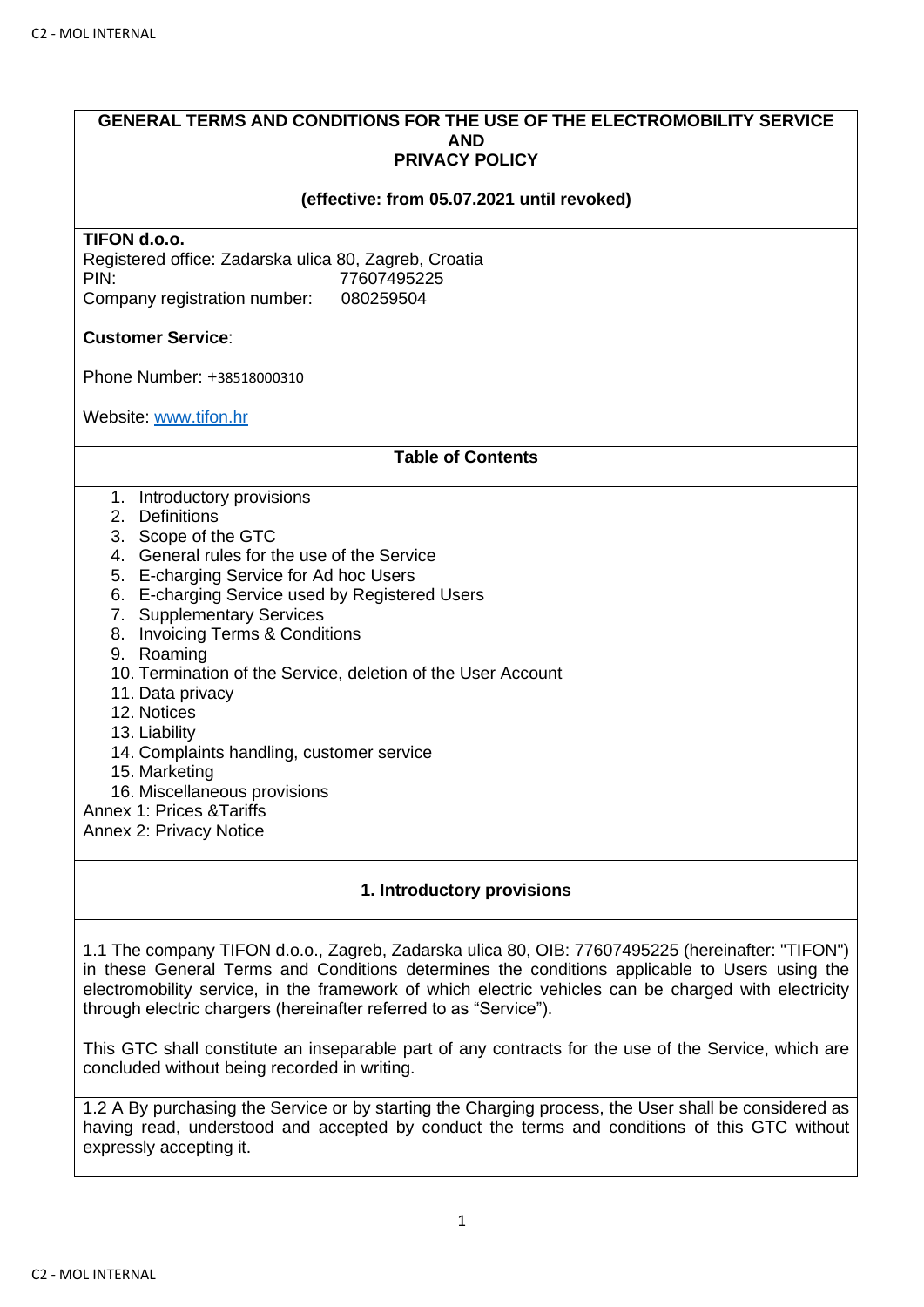1.3 The Service Provider reserves the right to amend or replace this GTC at its own discretion under the terms and conditions of this GTC.

# **2. Definitions**

**Application** means the Application that is compatible with iOS 12.4 and Android 5.0 operating systems or above versions.

**Payment Card** means a credit or debit card issued by an authorized financial institution, marked with the User's own name provided through the Application or the Website to pay for the Charge to be purchased through the Charging Device.

**Supporting document** means an electronic or paper-based accounting document (receipt / invoice) confirming the purchase of the Charge.

**Individual Agreement** means the individual agreement concluded between the User and the Service Provider by the payment of consideration for the service or the individual agreement for using the echarging Service, concluded between the User and the Service Provider by starting the charging session on the charger.

**Electric vehicle** or **EV** means a motor vehicle equipped with a powertrain containing at least one nonperipheral electric machine as energy converter with an electric rechargeable energy storage system, which can be recharged externally.

**Electric vehicle accessory** means in particular the connection cable used for charging and other device allowing for the use of e-charging.

**Payment** means the payment to be paid by the User for the Charge purchased under the Individual Agreement.

**Ad hoc User** means a person who uses the Service from the Service Provider through the Application on a case-by-case basis and without registration.

**User** means the Ad hoc User and the Registered User jointly, or any of these users individually.

**User account** means a password protected unique interface created for the Registered User by the Service Provider after a successful Registration, in which the Registered User can use the Service, access and modify his personal data.

**Framework Agreement** means an agreement concluded between the Service Provider and the Registered User for an indefinite period, under the framework of which the Registered User may conclude Individual Agreements on more favourable terms than the Ad hoc User and may make use of the Supplementary Services provided exclusively by the Service Provider to Registered Users.

**Supplementary services** mean the additional services defined in this GTC that is provided to the Registered Users by the Service Provider under the Framework Agreement.

**Mobile device** means a technical device of iOS and Android operating systems compatible with the Application that is capable of mobile data traffic and mobile communications.

**Registration** means the Registration of the User through the Application or the Website in accordance with Point 6 of this GTC, as a result of which a Framework Agreement will be concluded between the User and the Service Provider for the use of the Service and the Supplementary Services.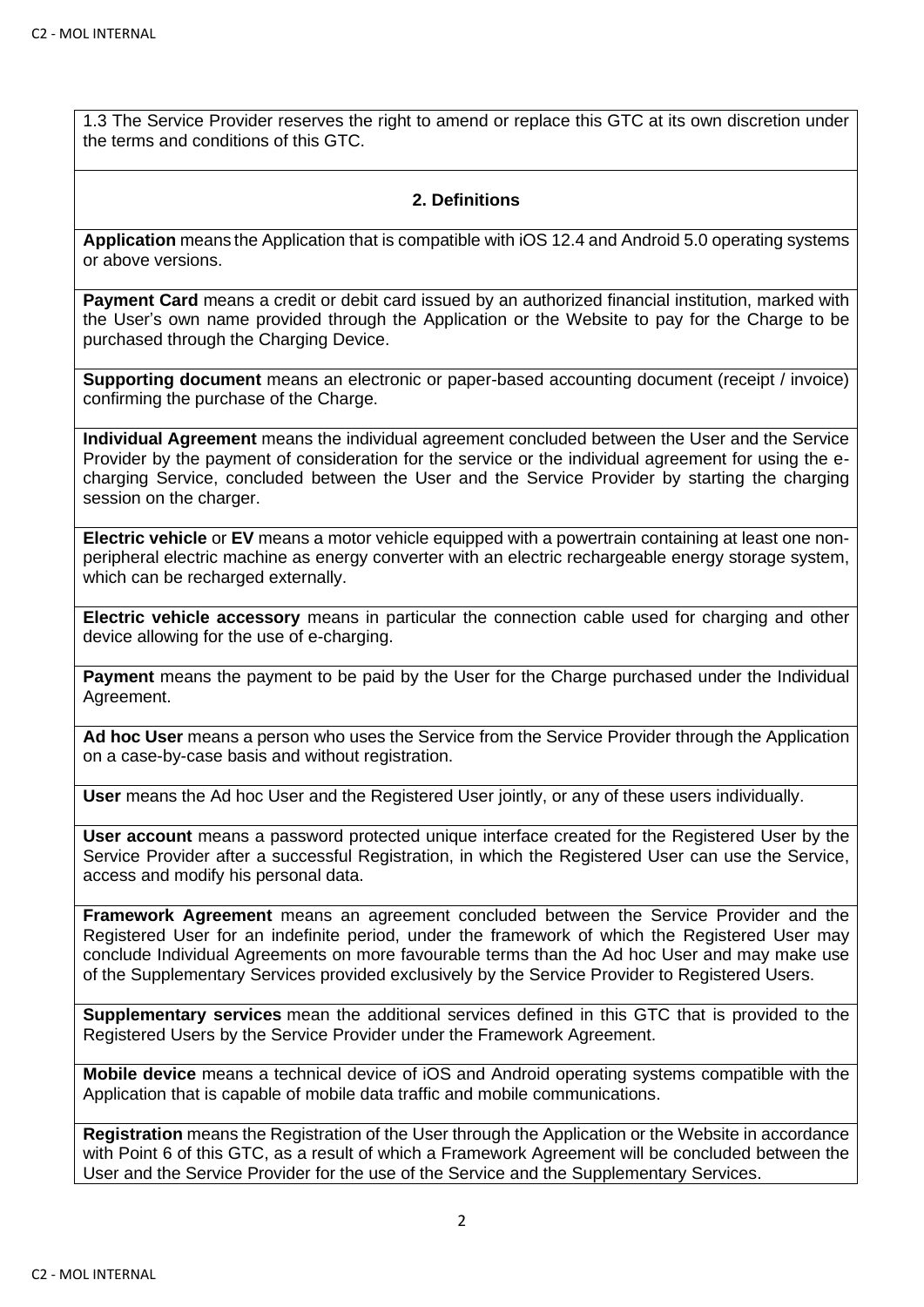**Registered User** means a person who has entered into a Framework Agreement with the Service Provider as a result of the Registration through the Application or the Website for the use of the Services and Supplementary Services.

**Roaming Service** means a Charging Service provided by the Service Provider and used by the Registered User on a Charging Device operated by third parties.

**Roaming within MOL network** means Roaming Services used on the Charging Devices operated by a member of MOL Group.

**Roaming outside MOL network** means Roaming Services used on Charging Devices operated by a third party outside MOL Group.

**Roaming Service Provider** means a member company of MOL Group that provides electromobility services in the area of the Roaming Service used.

**Contracted Partner** means the third party contracted by the Service Provider that offers the space for the provision of the Service where the Charging Device is placed.

**Service(s)** mean(s) the Charging and the Supplementary Services jointly, or any of these services independently.

**Service Provider** means TIFON d.o.o.

**Charging** or **E-charging Service** means the electromobility service that represents the charging of the electricity storage of the Electric Vehicle, which is used by the User on a case-by-case or permanent basis through the Charging Device provided by the Service Provider.

**Charging point** means the area indicated by markings on which it is possible to be connected to the Charging Device by stopping with the Electric Vehicle for the purpose of using the Charging Service.

**Charging station** means the fuel service station operated by TIFON, on the territory of which the Echarging Service is available.

**Charging Device** means an electrical equipment reserved for the E-charging Service located in public or private places with at least one normal or high performing Charging point.

**Charging Device operator** means the person who has the operating licence and operates the public Charging Device as intended, carries out its technical operation and maintenance, provides the Service Provider with the technical conditions for the provision of electromobility service.

**Website** means the [www.molplugee.hu](http://www.molplugee.hu/) website.

## **3. Scope of the GTC**

3.1 The personal scope of the GTC includes the Service Provider and the User concluding an agreement with the Service Provider for E-charging Service and also includes the owner/keeper of the vehicle that unlawfully occupies a Charging point without using the Service.

3.2 The GTC shall be effective from the date specified under the title above until it is withdrawn.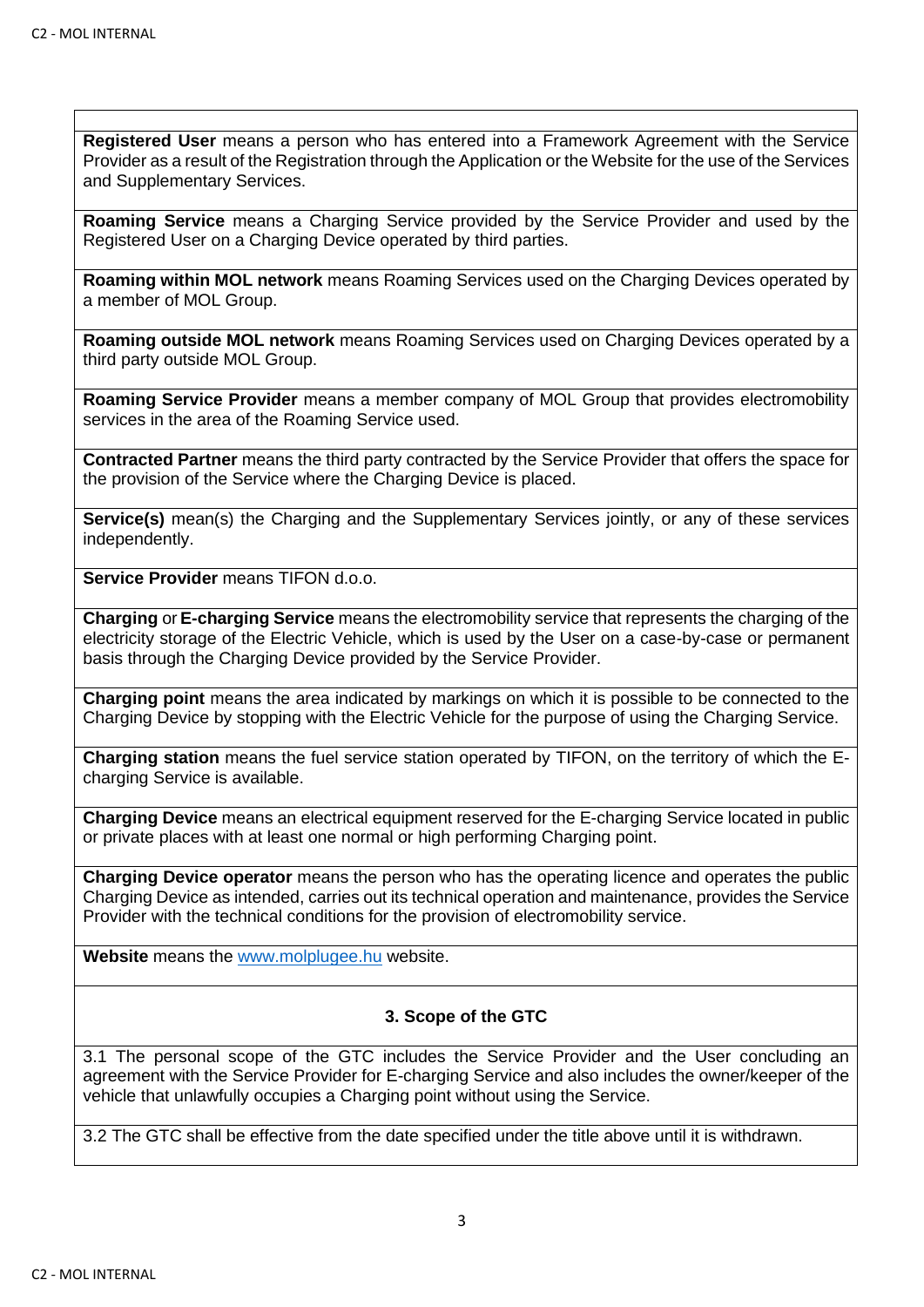3.3 MOL reserves the right to change the method and circumstances of providing the Service in compliance with the provisions applicable to the amendment of the GTC and to cease to provide or limit the provision of the E-charging Service.

3.4 Should any provision of the GTC be or become invalid or unenforceable, this shall not affect the validity of the remaining provisions of the GTC. In this case, the Parties shall replace such invalid or unenforceable provision with a provision that is closest to their original objectives.

3.5 In case the GTC is amended, the Service Provider shall publish the complete new wording of the GTC effective as of that date on the Website and make it available at its Customer Service and at the changing stations affected by the Service at least 15 (fifteen) calendar days prior to the effective date of the amendment.

# **4. General rules for the use of the Service**

4.1 A The E-charging Service can be used by the User through the Application or on the Website as Ad hoc User or a Registered User, and the User may also purchase Charging that includes a predetermined amount of energy in the shop of the Charging Station. The Additional Services are only available for Registered Users.

4.2 The Service Provider may temporarily interrupt the provision of the Service for the period of carrying out the necessary maintenance works. The Service may also be interrupted, inter alia, in order to ensure the proper functioning of the electricity system.

4.3 The Service Provider has the right to restrict the provision of the Services on each Charger temporarily or permanently, in whole or in part. The User is notified on this information through the Application.

4.4 The Service Provider may refuse to provide the Services to the User if required by law or by an official/court decision or if any of the Services is being used by the User in conflict with the GTC or otherwise unlawfully or improperly (especially if the Charger is damaged). In the event of denial of the Service, the Parties shall account between each other for the Payment of the Service provided up to the time of the refusal.

The Service Provider is entitled to demand compensation for any damage cased by the User incurred in connection with the denial of the Service and to exercise its rights arising out of the breach of the contract in the event of interruption of the Service.

4.5 Only Electric vehicles are allowed to stop at the Charging point. After the expiry of the purchased Charging period or the interruption of the Charger by the Service Provider, the User is entitled to a grace period of 5 minutes to leave the Charging point with his Electric Vehicle and to give the seat to the next User. After the grace period, the User shall leave the Charging point with his Electric Vehicle to ensure the smooth operation. If the User does not leave the Charging point within the period described in this GTC, the User shall pay a fee for the duration of the unauthorized use of the Charging point. In addition, the Service Provider is entitled to move any vehicle that unduly occupy the Charging point and to pass through the cost of the removal and storage to the owner/operator of the vehicle.

# **5. E-charging Service for Ad hoc Users**

The Ad hoc Users are entitled to use the E-charging Service without specific registration through the Website or the Application or at the Charging Station as described below.

5.1. E-charging Service through the Website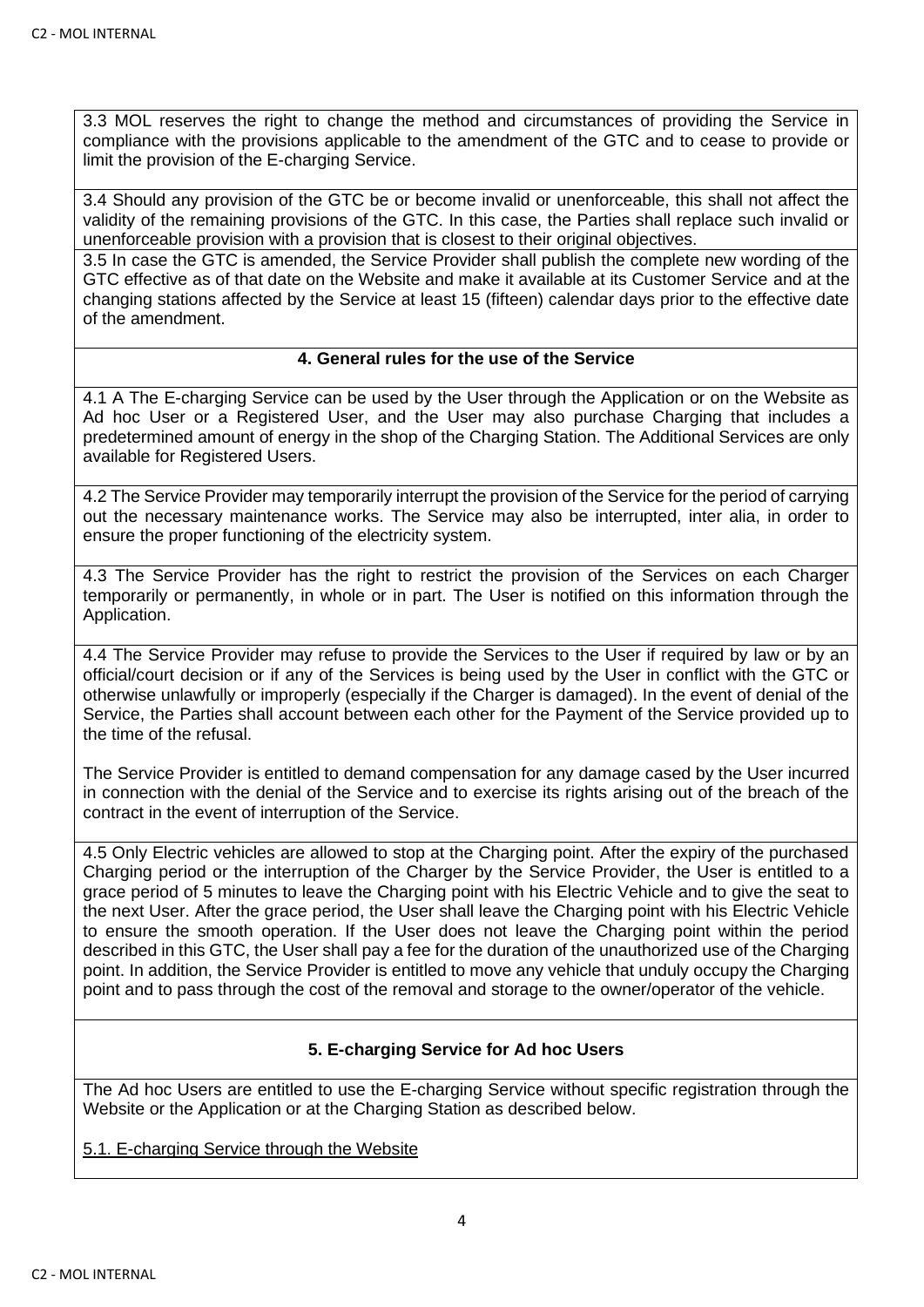The Ad hoc User opens the "Find Charger" menu item on the Website or reads the QR code on the Charging Column. If the Ad hoc User opens the Website, it is necessary to select the Charging Device and then the appropriate connector in the "Find Charger" menu item. When the QR code is scanned, it is immediately redirected to the subpage of the respective Charging Device, so that the User can select the appropriate green connector there. After selecting the connector, you can start the Charging Process by dragging the menu item (slider) to start the charging process.

After the start of the charging process, the Ad hoc User shall provide the information necessary for the Payment of Service and billing on the Website. After entering the data, the Ad hoc User can connect the cable and the power transfer begins. The charging process can be stopped at any time by the Ad hoc User or the power transfer is interrupted at full time, but until the charging process stops (which may be done at different times as electric vehicles) the charge will be charged per minute.

If the charging process is interrupted due to a timeout before the power transfer begins, the Ad hoc User must restart the entire charging process to use the Charging.

## 5.2. E-charging Service through the Application

The Ad hoc User downloads and installs the Application from the Mobile Device Operating System (IOS, Android) app store (AppStore, Google Play) on his Mobile Device. After downloading and installing the Application, the Ad hoc User will be able to use the E-charging Service as follows.

The Ad hoc User opens the "Find Charger" menu item in the Application or reads the QR code on the Charging Column. If the Ad hoc User opens the Application, it is necessary to select the charging device and then the appropriate connector in the "Find Charger" menu item. When the QR code is scanned, it is immediately redirected to the sub-page of the respective Charging Device, so that the User can select the appropriate green connector there. After selecting the connector, the User can start the Charging Process by dragging the menu item (slider) to start the charging process.

After the Charging process is started, the Ad hoc User shall provide the information required to pay the Consideration and for invoicing through the Application. After entering the data, the Ad hoc User can connect the cable and the power transfer begins. The charging process can be stopped at any time by the Ad hoc User or the power transfer is interrupted at full time, but until the charging process stops (which may be done at different times as electric vehicles), the charge will be charged per minute.

If the charging process is interrupted due to a timeout before the power transfer begins, the Ad hoc User shall restart the entire charging process to use the Charging.

## 5.3. The terms of payment in case of purchase of the Charger in accordance with the Point 5.1 and 5.2.

After starting the charging process, the Ad hoc User shall provide the details of the Payment Card used to pay for the Payment. After providing the data of the Payment Card, HRK 60,00 will be blocked on the Payment Card provided by the Ad hoc User.

At the end of the charging process, in case of a Charging not exceeding HRK 60,00, the Service Provider deducts the Payment of the E-charging from the blocked amount and the remaining amount will be released. The crediting of the released amount to the bank account of the Ad hoc User depends on the practice of the financial institution selected be the Ad hoc User.

In case of Charging exceeding HRK 60,00, the part of the Payment exceeding HRK 60,00 will be collected from the Payment Card of the Ad hoc User upon the completion of the charging process.

In case of interruption of the charging process due to timeout, no fee will be charged and the amount already blocked on the Payment Card will be released.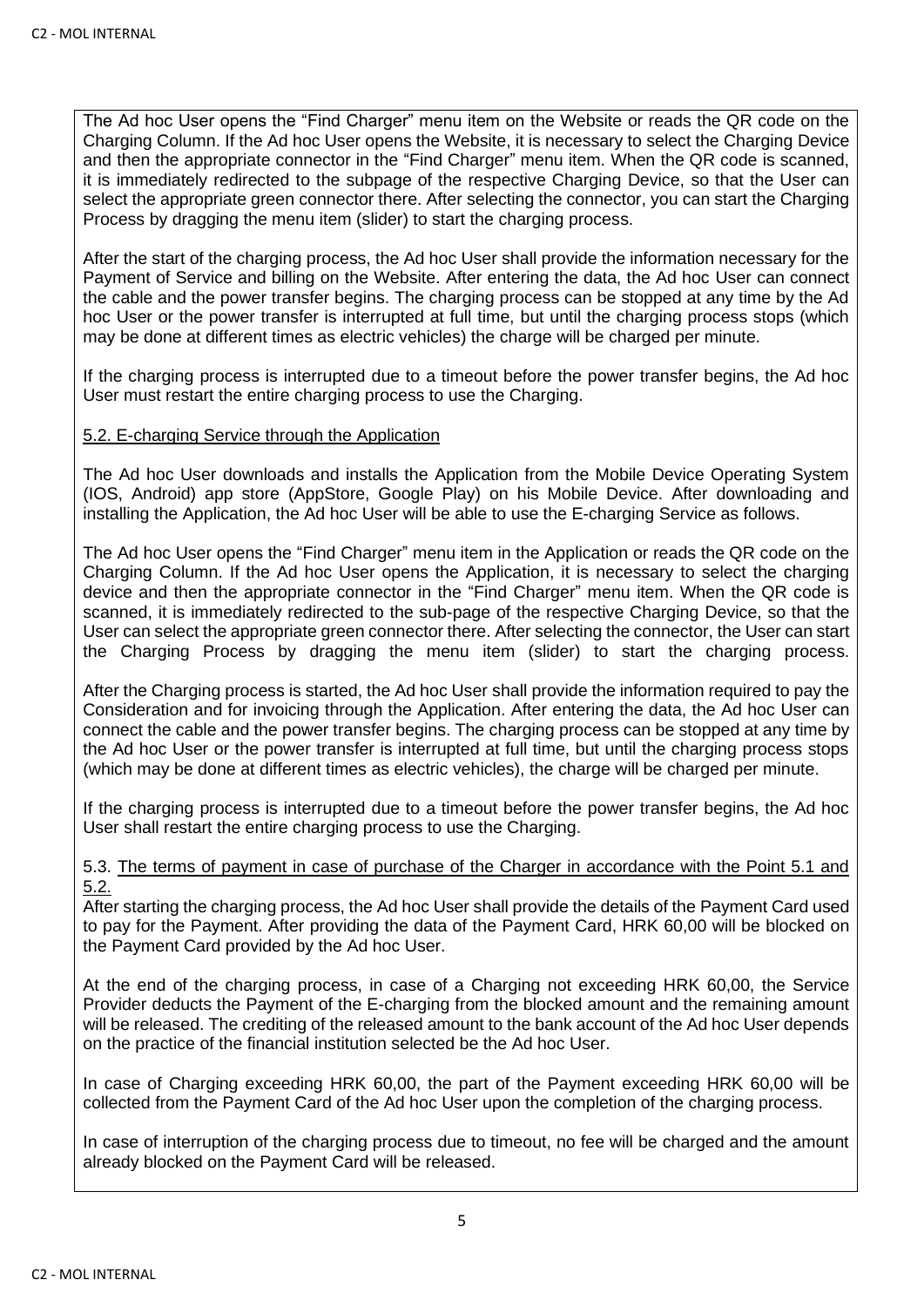#### 5.4 Purchase of the service in the building of the Charging station

The Ad hoc User may purchase the Charging at the shop of the Charging Station as follows.

In the shop of the Charging station, only Charging containing a predetermined amount of energy can be purchased, at the consumer prices in force at any given time. The amount of charging quantities available for purchase and its prices are set out in Annex 1 of the GTC. The payment for the Charging purchased in this way may be paid at the Charging Station by cash, debit and Payment Card and by fuel cards issued by TIFON.

After purchasing the Charging, the staff of the Charging Station will start the charging process.

If the Ad hoc User does not want to use the full amount of the purchased Charging, the staff will stop the charging process at the request of the Ad hoc User. In this case, the Service Provider will not refund the Payment for the quantity purchased but not used.

If the Ad hoc User uses the full amount of the purchased Charging, the charging process will stop automatically.

## 5.5. The Payment of the Charging for Ad hoc Users

The Payment for the Charge provided to the Ad hoc Users pursuant to Point 5.1, 5.2 and 5.4 consists of the following fees:

- Consumed charging unit (kWh)
- Price per minute

The price per minute will be charged from the 31st minute of the given Charging, for each minute started until the charging process stops. The method of stopping the charging process may differ between manufacturers of electric vehicles, therefore it is the obligation of the Ad hoc User to ensure in advance that when and how the charging process for the Electric vehicle stops and the Service Provider will not take responsibility for it.

In the case of the E-charging Service purchased in the building of the Charging Station, the Ad hoc User shall not pay for further price per minute in addition to the previously purchased charging quantity.

The amount of the charged unit and the price per minute shall be determined in Annex 1 of the present GTC.

# **6. E-charging Service used by Registered Users**

The Users who wish to purchase the Charging on more favourable conditions than the Ad hoc Users or to use the Additional Services provided by the Service Provider shall register on the Website or in the Application and create a User Account prior to the use of the Charging.

By registering, a Framework Agreement is established between the Service Provider and the Registered User for the provision and use of the Services.

During the registration process, the Service Provider continuously provides the User with the opportunity to correct the data provided by the User, both on the Website and through the Application. In addition to the email address, the Service Provider will also provide the possibility to correct the data provided by the User after registration.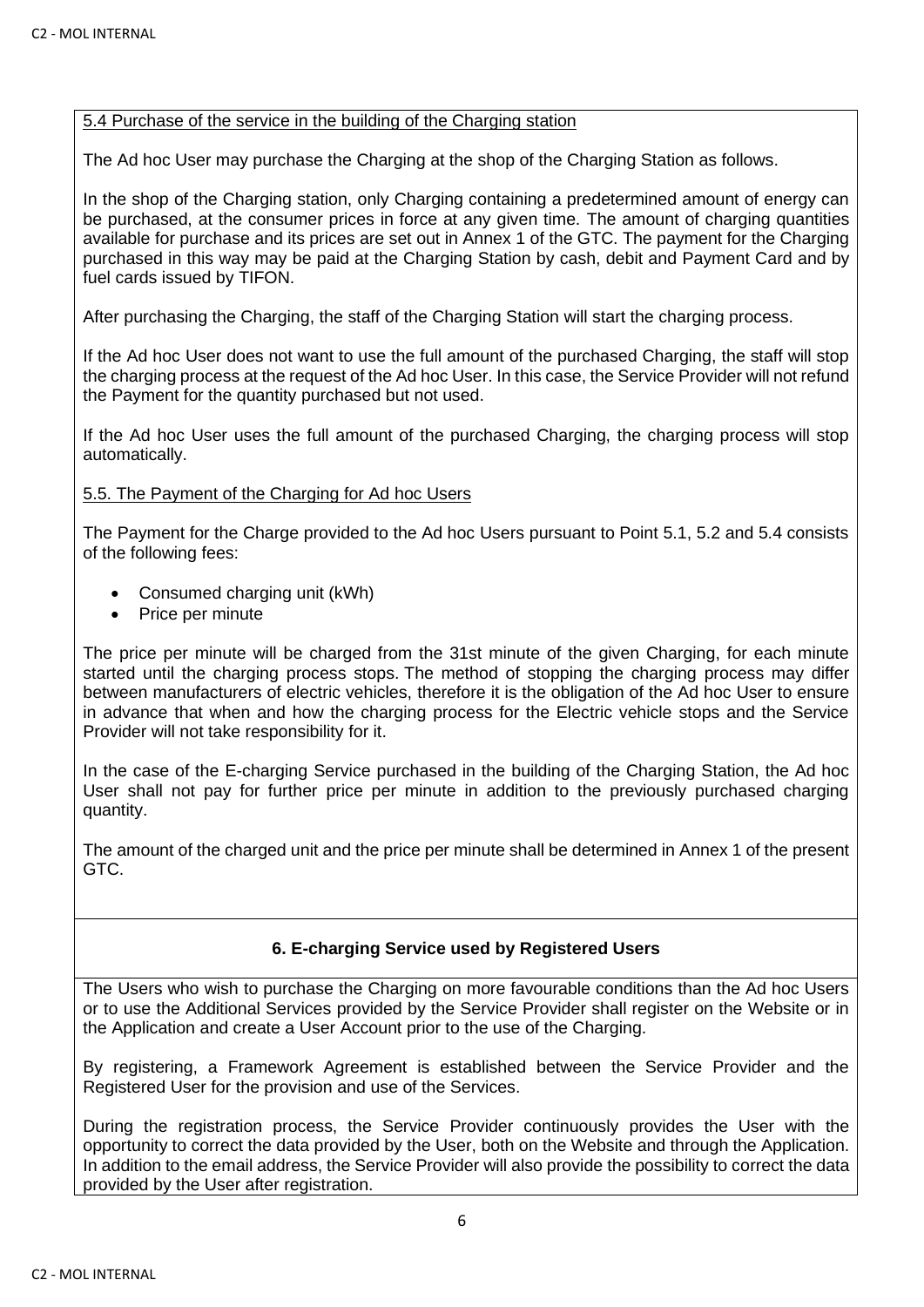## 6.1. Registration through the Website

The User shall provide his real email address and complete the data on the registration form (name, mobile phone number, billing details) on the Website after clicking on "File a registration" and accept the Service Provider's General Terms and Conditions and Privacy Notice. In addition, a password defined by the User that belongs to the Service shall be provided which is at least 8 (eight) characters long. Once the data has been successfully provided, the User shall provide the Payment Card details to be used for payment as follows:

- (i) The Payment Card data shall be provided by the User in the online interface provided by the Service Provider. The User can only provide the details of the Payment Card in his own name.
- (ii) Only one Payment Card can be assigned to a User Account.
- (iii) Registration of a new Payment Card requires the authentication of the Payment Card provided by the User. In doing so, the Payment Card will be charged, which will be immediately returned by the Service Provider to the User.

The Service Provider confirms the User's registration declaration without delay and sends the User an SMS code and an email to the User Account requesting the activation. If the email and/or SMS providing that the activation is not received within 24 hours to the email address or telephone number provided by the User, the User shall notify the Service Provider.

The User can activate his Account by clicking on the activation link in the email received from the Service Provider or by typing the code received in the SMS on the Website or in the Application. By activating the User Account, the registration will be complete.

#### 6.2. Registration through the Application

The User downloads and installs the Application necessary for the Registration from the application store (AppStore, Google Play) suitable for the operation system (IOS, Android) of the User's Mobile device.

In order to first log on to the Application, the User is requested to enter a real email address by clicking on "File a registration" and to provide a password for the Service, which is at least 8 (eight) characters long. In addition, the User shall fill in the registration form and provide his last name, first name, email address, telephone number, language, password, billing address and mailing address (if different from the billing address).

In order to proceed, the User is required to accept the GTC and to declare that he/she has read the Privacy Notice by using the checkbox/slider.

As a next step, the User is required to provide the billing details and Payment Card details to make future payments. The Payment Card provided by the User shall meet the following conditions.

- (iv) The Payment Card information shall be provided by the User in the interface provided by the Service Provider. The User can only enter the details of the Payment Card in his own name.
- (v) Only one Payment Card can be assigned to a User Account.
- (vi) Registration of a new Payment Card requires the authentication of the Payment Card provided by the User. In doing so, the Payment Card will be charged, which will be immediately returned by the Service Provider to the User.

The Service Provider confirms the User's registration declaration without delay and sends the User an SMS code and an email to the User Account requesting the activation. If the email and/or SMS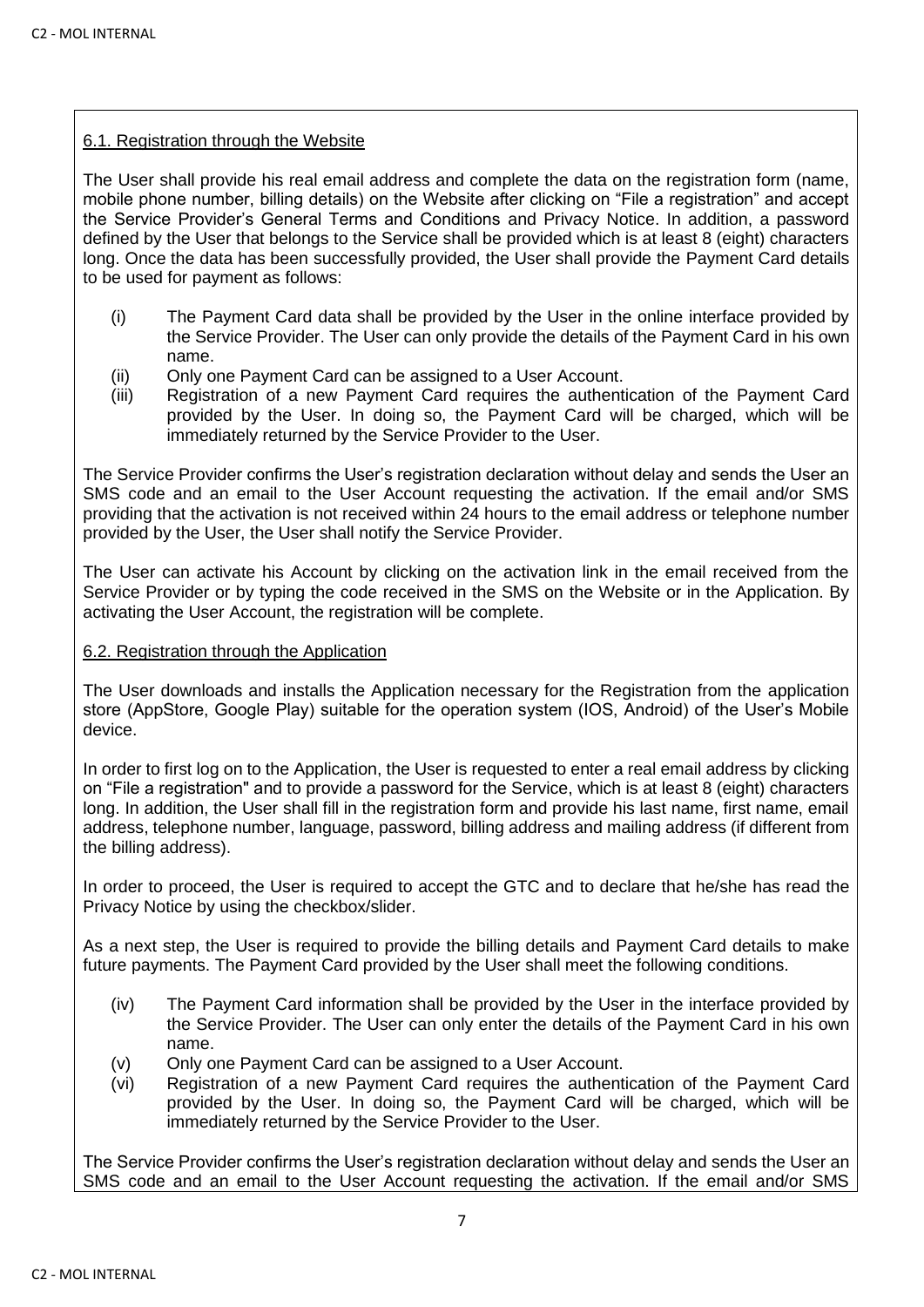activation is not received within 24 hours to the email address or telephone number provided by the User, the User shall notify the Service Provider.

The User can activate his Account by clicking on the activation link sent in email by the Service Provider or by typing the code received in SMS on the Website or in writing it into the Application. By activating the User Account, the registration will be complete.

# 6.3. E-charging Service through the Website

After entering the User Account of the Registered User will open the "Find the Charger" menu item on the Website or scan the QR code on the Charging Column. If the Registered User opens the Website, it is necessary to select the Charger and the appropriate connector in the "Find Charger" menu item. When the QR code is scanned, it is immediately redirected to the sub-page of the specific Charging Device, so that the Registered User can select the appropriate green connector there. After selecting the connector, the User can start the charging process by dragging the menu item (slider) relating to the starting of the Charging process.

After the start of the charging process, the Registered User can connect the cable and the power transfer begins. The charging process can be stopped at any time by the Registered User or the power transfer is interrupted when the vehicle is fully charged, however, until the charging process stops (which may be done at different hours per Electric vehicles) price per minute shall be charged.

If the charging process is interrupted due to a timeout before the power transfer begins, the Registered User must restart the entire charging process to use the Charging.

## 6.4. E-charging Service through the Application

After Registration, the Registered User is entitled to use the E-charging Service as follows.

The Registered User opens the "Find Charger" menu item in the App or reads the QR code on the Charging Column. If the Registered User opens the App, it is necessary to select the Charging Device and then the appropriate connector in the "Find Charger" menu item. When the QR code is scanned, it is immediately redirected to the subpage of the respective Charging Device, so that the User can select the appropriate green connector there. After selecting the connector, you can start the Charging Process by dragging the menu item (slider) to start the charging process.

After the start of the charging process, the Registered User can connect the cable and the power transfer begins. The charging process can be stopped at any time by the Registered User or the power transfer is interrupted when the vehicle is fully charged, however, until the charging process stops (which may be done at different hours per Electric Vehicles) price per minute shall be charged..

If the charging process is interrupted due to a timeout before the power transfer begins, the Ad hoc User shall restart the entire charging process to use the Charging.

## 6.5. Payment for the E-charging Service

After the start of the Charging process, HUF 3,000 will be blocked by the Service Provider on the Payment Card provided by the Registered User.

At the end of the charging process, in case of a Charging not exceeding HUF 3,000, the Service Provider deducts the Payment of the E-charging from the blocked amount and the remaining amount will be released. The crediting of the released amount to the bank account of the Ad hoc User depends on the practice of the financial institution selected be the Ad hoc User.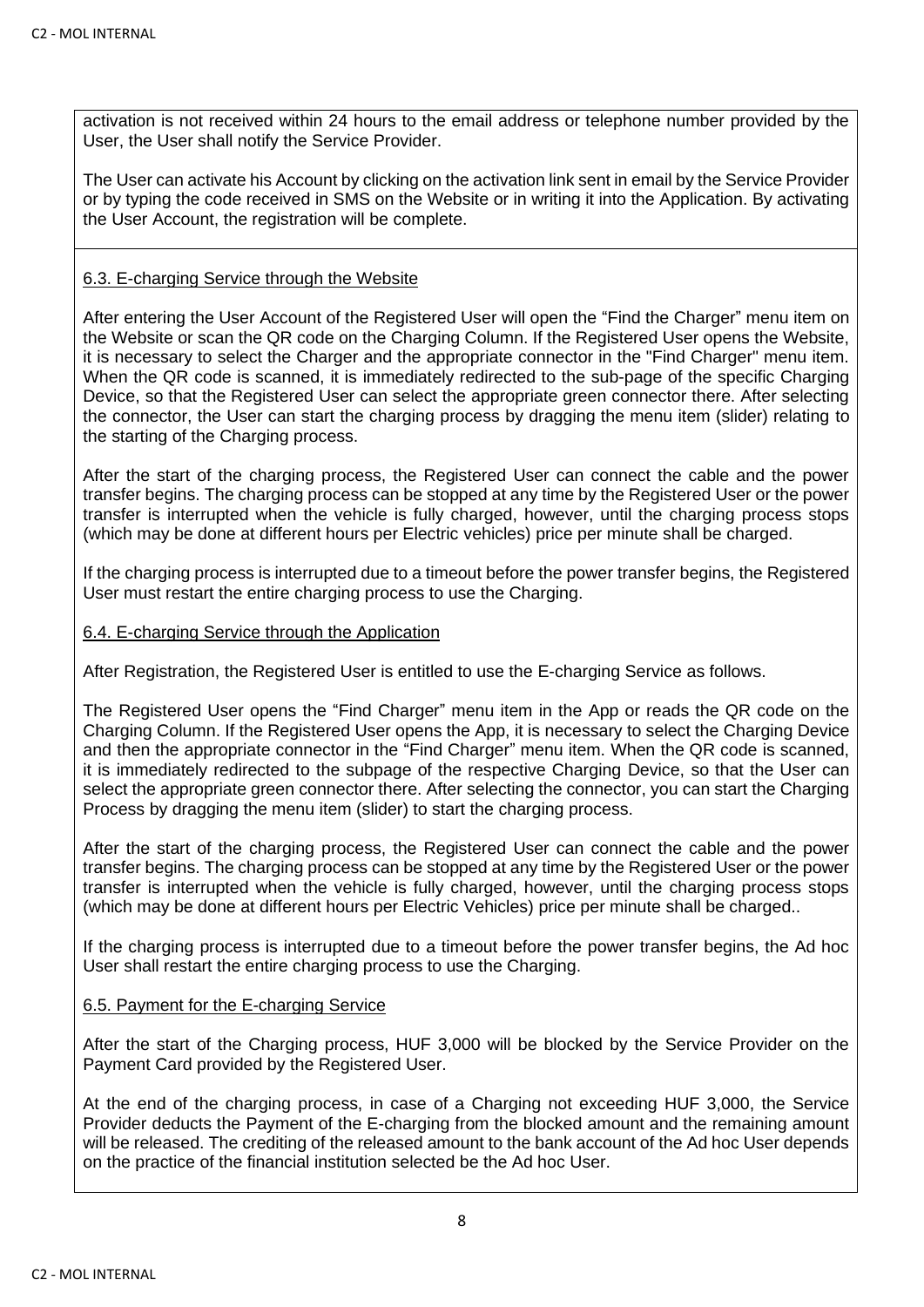In case of Charging exceeding HUF 3,000, the part of the Payment exceeding HUF 3,000 will be collected from the Payment Card of the Ad hoc User upon the completion of the charging process.

The Payment provided for the Registered Users is made up of the following rates:

- Consumed charging unit (kWh)
- Price per minute

The price per minute from the 31st minute of the Charging will be charged for every additional minute until the charging process stops. The method of stopping the charging process may differ between manufacturers of electric vehicles, therefore it is the obligation of the Registered User to ensure in advance that when and how the charging process for the Electric vehicle stops and the Service Provider will not take responsibility for it.

The current amount of the charged unit and the price per minute shall be determined in Annex 1 of the present GTC.

# **7. Supplementary Services**

The Service Provider provides the following Additional Services for the Registered Users.

Profile:

The User can modify the data and consents previously provided during the registration and set a profile picture.

Package:

The User can check his packages and subscriptions, and if provided by the Service Provider, he can modify them.

Vehicles:

The User may add his vehicle or vehicles (manufacturer, model and vintage) with which he can use the Service.

Charging history:

The User can check his previous charges, set any period or choose between predefined periods. The User can get information about the time, location, used service, charged power, charging time, charging ID, charging cost, member/user doing the charge, charging ID, charging connector and the package/subscription used during the charging.

Transactions & Invoices:

The User may check the Payment Card charges based on the charges or may look at the Supporting documents electronically.

Saved card:

The User can manage/edit the Payment Card information that he has provided, add new ones or delete them.

Members:

The User can add multiple sub users (family members, colleagues) who can use the E-charging Service based on the payment information provided in the main user's account.

# **8. Invoicing Terms & Conditions**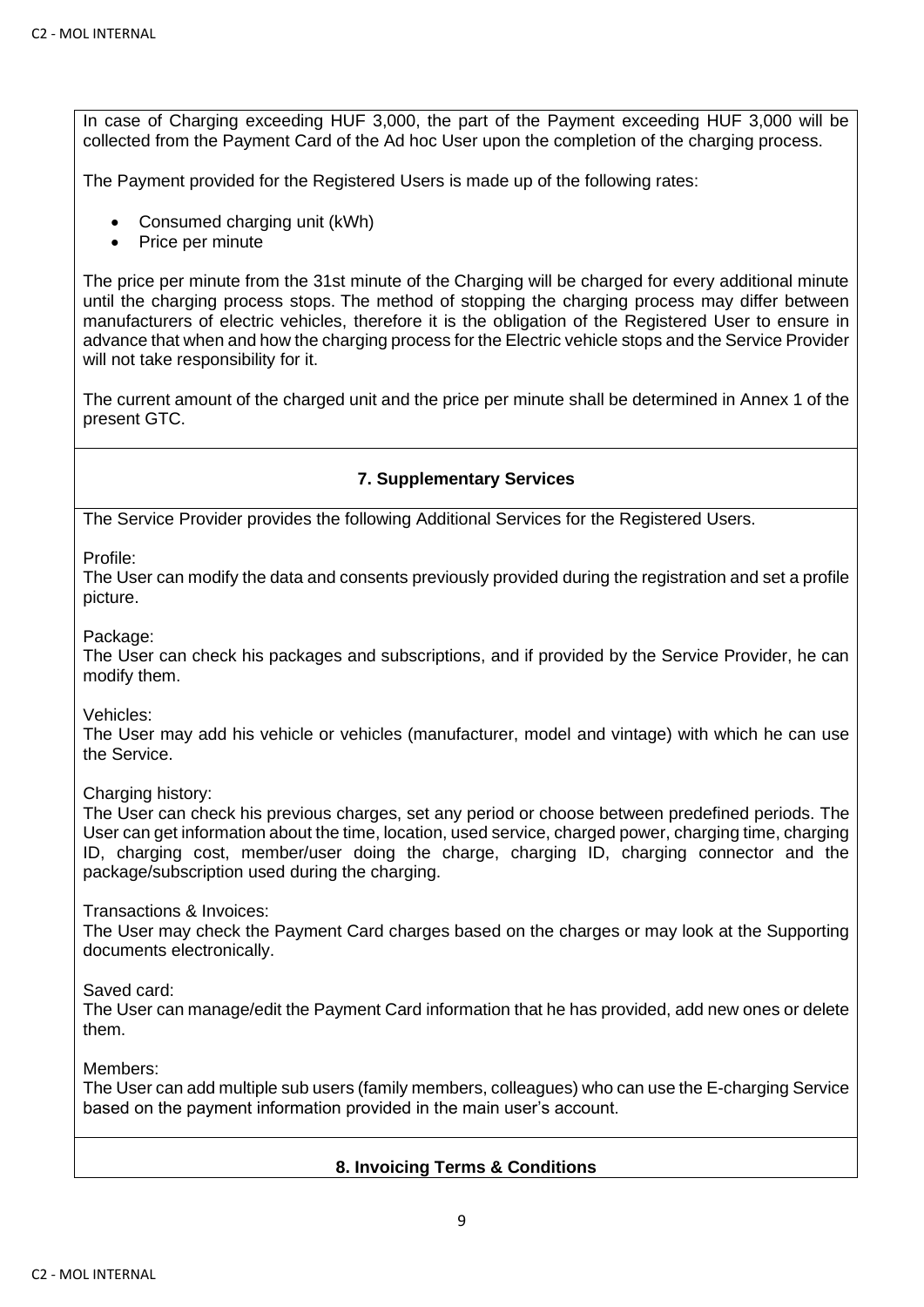# **8.1. Invoicing for Ad hoc Users**

An invoice for the Charging will be issued.

In order to issue an Invoice for payment of the charge after the start of the E-charging Service, the Ad hoc User is obliged to provide his billing details and email address to which the Service Provider sends the invoice. The email address is intended solely for the purpose of sending the Invoice and is not stored or used by the Service Provider for any other purpose.

# **8.2. Invoicing for Registered Users**

The Supporting document (invoice or simplified invoice) is issued for the Charging, which can be found by the Registered User by entering the "Transactions & Invoices" item of the User account. The Supporting document will not normally be sent to the Registered User's email address, which the Registered User can initiate himself within the "Transactions & Accounts" section of his user account.

#### **8.3 Legal consequences related to late payment and other fees that may be charged by the Service Provider**

If the User has a delay of more than 3 days from the date of charging, the Service Provider will notify the User by e-mail of the outstanding debt.

If a registered User has a delay of more than 10 days from the date of charging, the Service Provider is entitled to suspend the user account, in which the User can log in, but cannot start a new charge. The suspension of the User's account shall be ceased by the Service Provider if all fees have been paid in full by the User.

If the User has a delay of more than 10 days from the date of charging, the Service Provider will initiate enforcement procedure and the User will have to reimburse the Provider for additional costs incurred due to initiating such procedure.

The Service Provider may terminate the user contract with immediate effect after the 20th day from the date of the unpaid charge.

# **9. Roaming**

In the event of Roaming Services, the conditions laid down in these GTC shall be applied with additions listed below. If there is any difference between this chapter and the rest of the GTC, the provisions of this chapter shall prevail.

The provisions of this Chapter shall apply to Registered Users only. Charging services for Ad hoc Users are always governed by the general terms and conditions of the MOL Group member that is registered in the country where the respective charger is located. The list of the respective countries and MOL Group members are the following.

# **9.1. General provisions**

9.1.1. The Service Provider provides Roaming Services to Registered Users in the following countries.

Czech Republic Croatia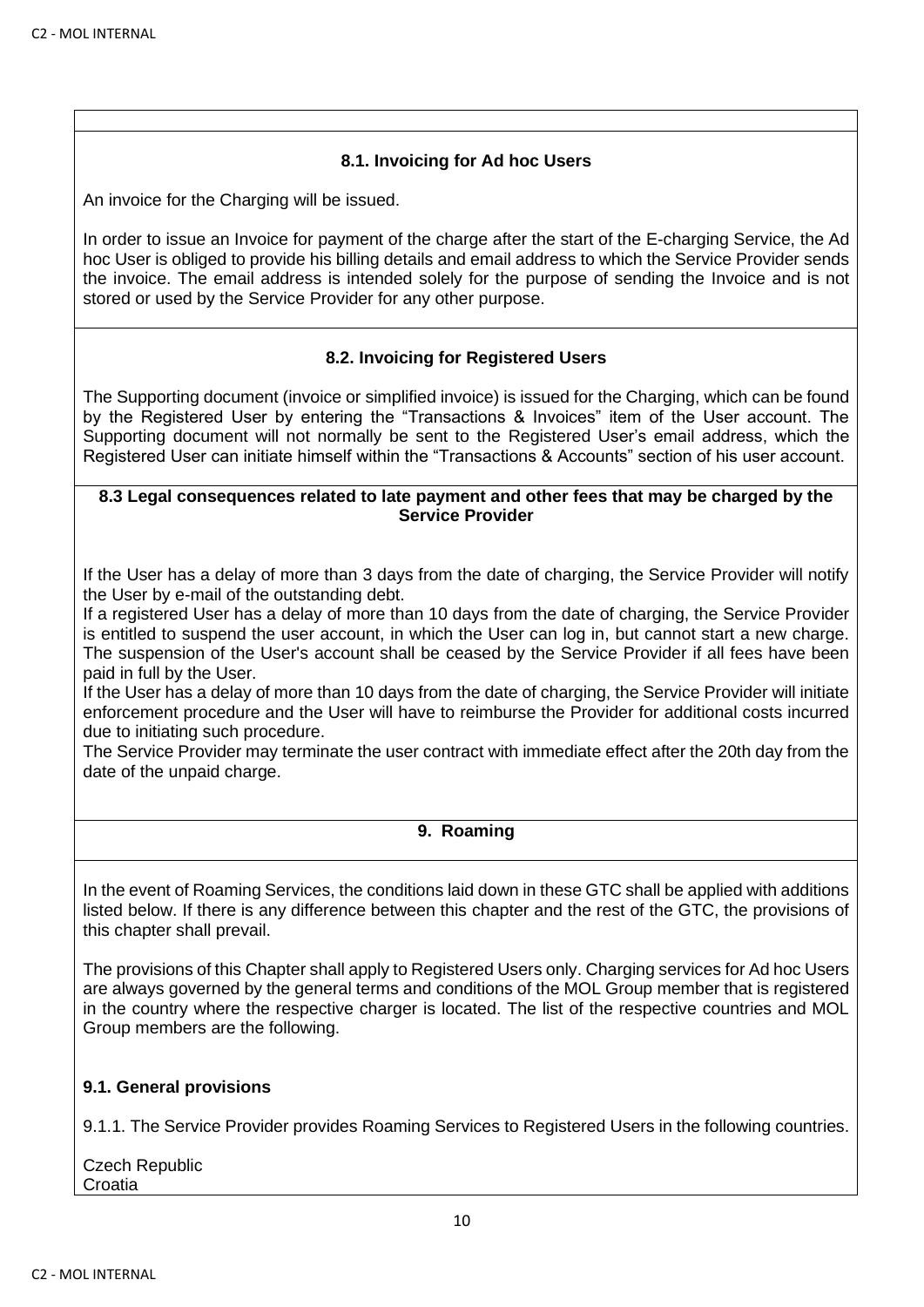**Hungary** Romania Slovakia Slovenia

9.1.2. In Croatia, the Roaming Service is provided by the Service Provider to the Registered User. In addition, the Service Provider provides the Roaming Service with the participation of the following MOL Group members as Roaming Service Providers in the case of Roaming within MOL network and Roaming outside MOL network.

MOL ČESKÁ REPUBLIKA, S.R.O. – Czech Republic MOL Romania Petroleum Products SRL – Romania MOL Slovenija d.o.o. – Slovenia SLOVNAFT a.s. – Slovak Republic MOL Plc. – Hungary

9.1.3. In the event of using the Roaming Service, the Roaming Service Provider, in country where its electromobility service is rendered, shall join to the contractual relationship established between the parties along with TIFON as a contracting party. The Service Provider declares and warrants that it has a commitment from all Roaming Service Providers referred to above in which the Roaming Service Provider undertakes to accede to the contractual relationship in this case and to perform the Roaming Service requested by the Registered User. By using the Roaming Service, the Registered User acknowledges and consents that the Roaming Service Provider joins the contractual relationship established between the parties as a contracting party along with TIFON.

9.1.4. The Registered User pays the consideration for the Roaming Service used to the Roaming Service Provider country where its electromobility service is rendered. By way of derogation from Article 6.5 the following amounts will be block after the start of the Charging process on the Payment Card provided by the Registered User:

Romania: 40 RON Czech Republic: 220 CZK Slovakia: 10 EUR Slovenia: 10 EUR Hungary: 3000 HUF

Blocking will be made by the respective Roaming Service Provider.

9.1.5. The consideration for the Roaming Service used will be issued by the MOL Group member within whose service area the Roaming Service was used. The consideration for the Roaming Service will be issued and collected in the official currency of the country where its electromobility service is rendered.

The Roaming service can be used in the following ways.

## **9.2. Roaming within MOL network**

The Service Provider ensures that the Registered User uses the Charging Service on the Charging Devices operated by the Roaming Service Providers.

## **9.3. Roaming outside MOL network**

9.3.1. Within the framework of this Framework Agreement, the Registered User has the opportunity to use the Charging Service through the Charging Devices operated by third parties who are not members of MOL Group, which third parties have entered into a contract with a member of the MOL Group in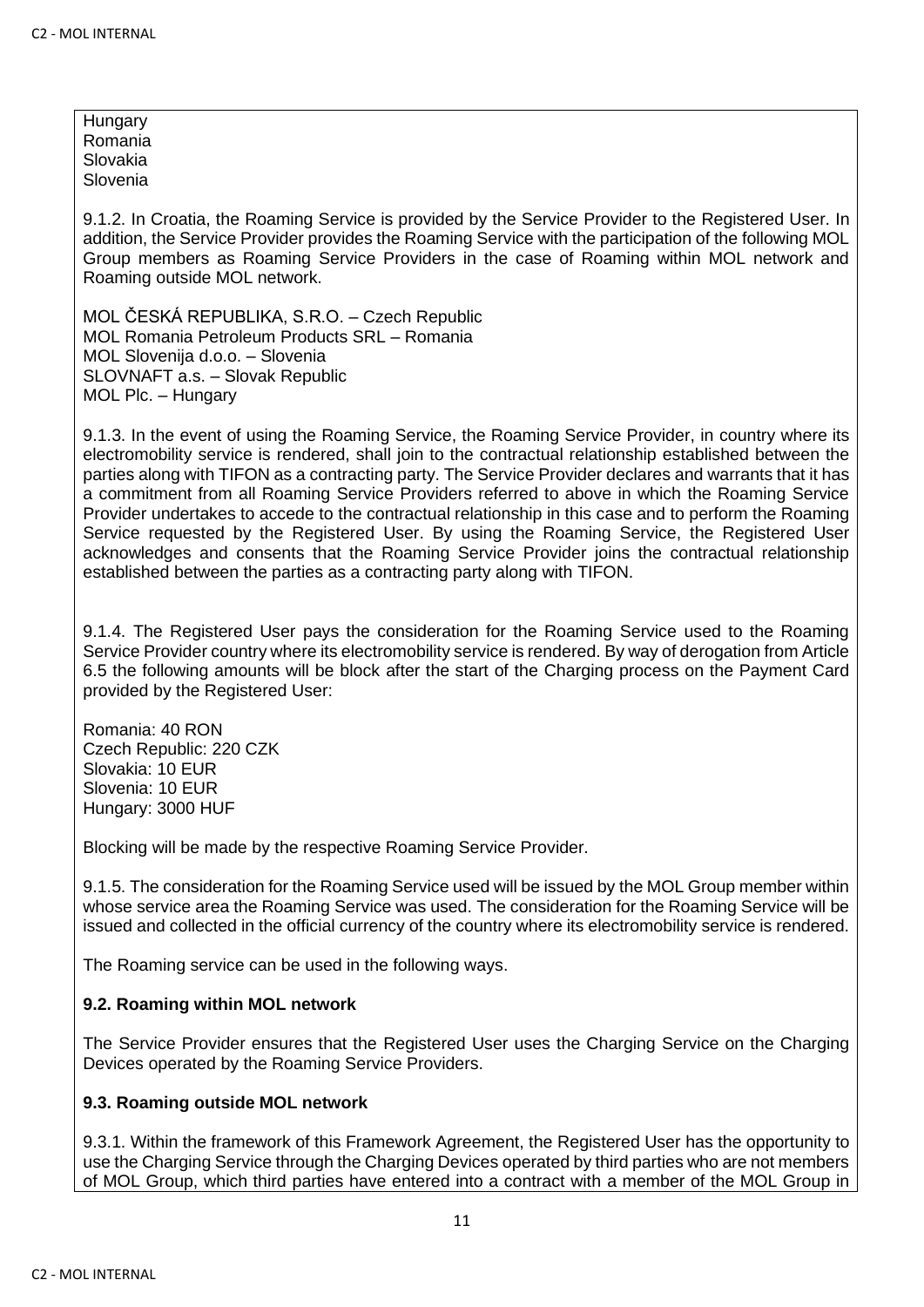this regard. It is currently available in countries where the Service Provider or a Roaming Service Provider provides Charging Services.

9.3.2. Chargers available outside MOL network are marked in different colours by the Service Provider in the Application and on the Website.

9.3.3. The Service Provider hereby also informs the Registered User that in the case of Roaming outside MOL network, the fees to be paid by the Registered User may differ from the fees applied within MOL network. The Service Provider also indicates the fee and availability of the use of the given Charging Device in the Application and on the Website, based on the information provided by the Charging Device operators, however, it shall not take responsibility for the information concerned whether it is based on facts. The Registered User may report any failure of the Charging Device to the customer service of the third party operating the Charging Device, and the Service Provider and the Roaming Service Provider shall not be liable for resolving the consequences of the failure.

# **10. Termination of the Service, deletion of the User Account**

# **10.1. Deletion of the User Account by the Registered User**

The Registered User is entitled to initiate the deletion of his/her User Account at any time by sending an email to the service provider's customer service address.

In the case of the Registered User, the User Account will be deleted within 30 days of the deletion being initiated by the Registered User, provided that the Registered User is not entitled to use the Echarging Service as a Registered User after the initiation of the deletion.

The User has the right to restore the User Account and register or cancel its deletion intent before deleting the User Account. If the deadline is missed, the User shall register again and only after the reregistration be able use the E-charging Service as Registered User.

## **10.2. Restrict or delete the User Account by the Service Provider**

The Service Provider has the right to delete the User Account of the Registered User with immediate effect or to suspend the use of it by the User if

- the Registered User violates this GTC, or
- the registered User's conduct violates TIFON's reputation or the rights and legitimate interests of others, or
- the Registered User has caused damage to the Service Provider by its conduct, or
- the Registered User has provided wrong or misleading information during the registration or the use of the Service, or
- the Registered User does not pay the Payment of the Service or any other fee arising from this GTC, or
- Bankruptcy or winding-up proceedings have been initiated against the Registered User

In the event of a restriction or deletion with immediate effect done because of the above reasons, the Service Provider is not obliged to notify the Registered User in advance of its existence. The User agrees that the Service Provider will not be liable in any way for any damages caused by the deletions or restrictions contained in this Point.

In the event of an immediate deletion, the Service Provider shall have the right to claim damages from the User associated with it.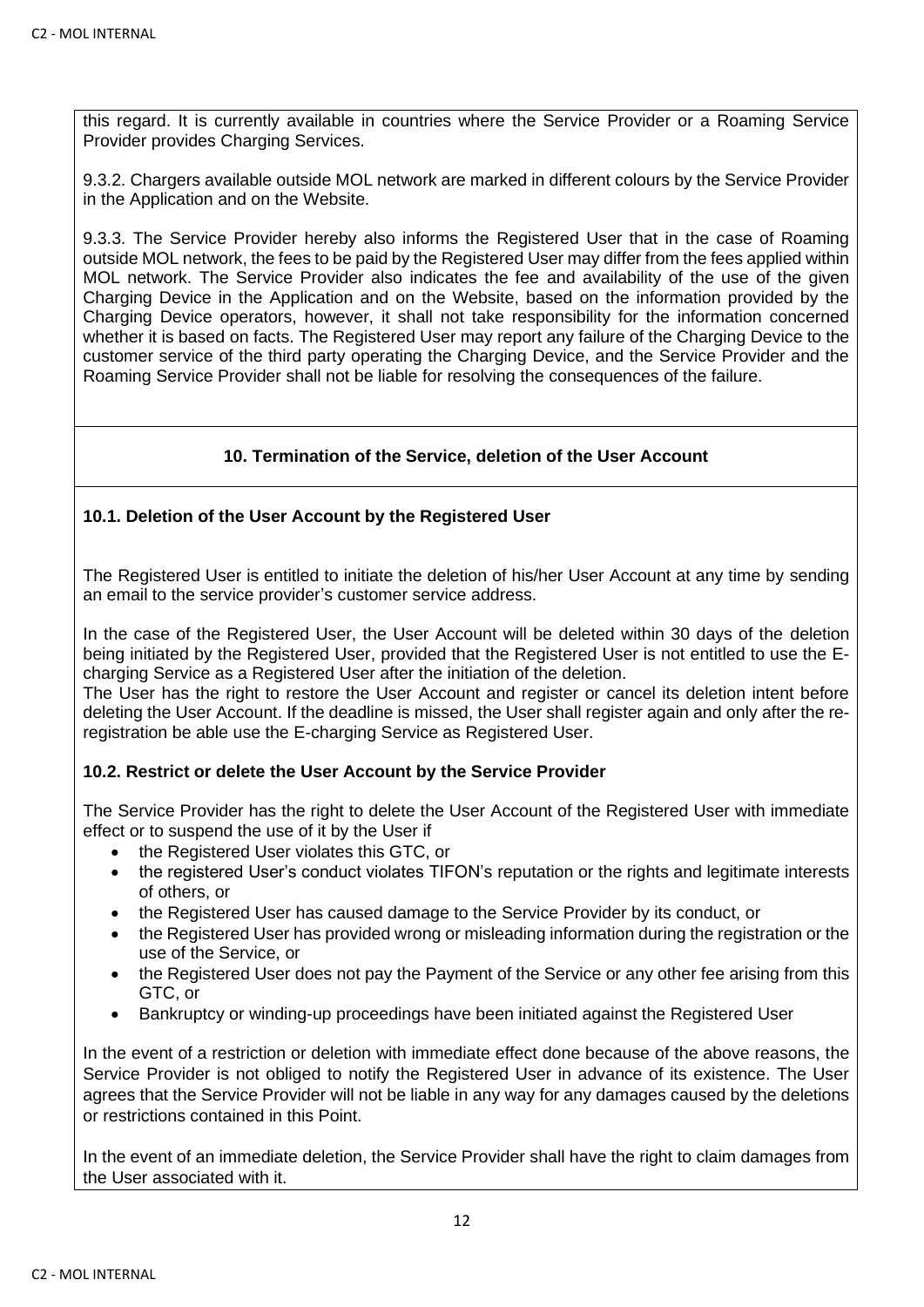In addition to the foregoing, the Service Provider reserves the right to

- deactivate any accounts that have not been active for at least six (6) months;
- delete the data from the deactivated accounts;
- stop the provision of the Application or Service or access to the website at any time, for any reason and without prior notice, where it is necessary for the security of the website or the provision of the Service and for the security of the personal data or for other reasons of overriding public interest. In this case, the Service Provider shall notify the affected Users by a system message of the resetting of the Service or the User's access to the account.

# **11. Data privacy**

11.1 The detailed provisions concerning the processing of the User's data and the Privacy Notice are set out in **Annex 2**.

# **12. Notices**

| 12.1 | Notice | by registered mail | with | acknowledgement of receipt |  |
|------|--------|--------------------|------|----------------------------|--|
|      |        |                    |      |                            |  |

If delivery by registered mail with acknowledgement of receipt in relation to pursuing a claim arising out of the legal relationship between the Parties or performing any legal statement is required, and the addressed Party does not accept the registered mail sent to the notification address specified in this GTC or, if it is not available, to the registered address of the Party, for any reason, the delivery of the letter shall be attempted again. If the repeated delivery attempt fails, the letter shall be considered delivered after 5 (five) days from the date on which the letter was sent again.

12.2 *Notice sent electronically*

The Registered User and the Service Provider shall notify one another about the information in connection with provisions of the services electronically, using the email address of the Service Provider's Customer Service and the email address provided by the User.

In the absence of confirmation, notices sent electronically by email to and from the email addresses above shall be deemed to have been delivered one working day after the time of sending them.

In respect of emails generated in line with the rules set out in the present GTC, the Parties may not claim before any court or other authority that these fail to comply with the requirements of the written documents issued on behalf of the Service Provider or the User, unless such emails can be proven to have been used fraudulently or with some other unlawful intention.

In the event of any dispute arising in connection with the sender's email about the sender's identity or the contents of the message, the sender shall bear the burden of proving that the message was sent by a person other than that indicated as sender or with contents other that what was received.

The emailing system shall be considered safe and suitable and the Parties undertake to notify the other Party without delay of any threat to the security of the system. The parties shall be liable for any damage resulting from the delay in providing such information.

## **13. Liability**

13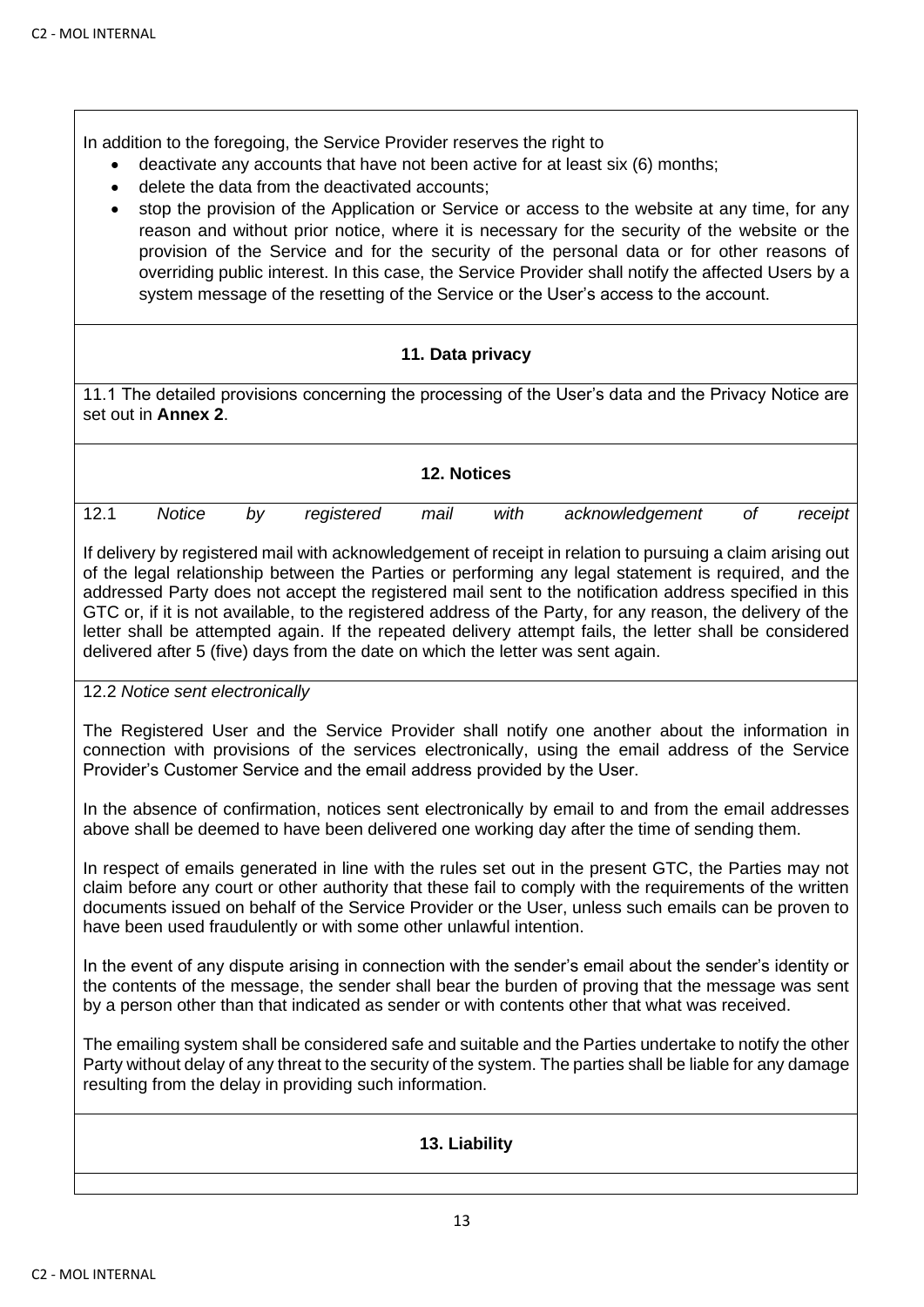# **13.1 Service Provider's liability**

13.1.1 The Service Provider will not be held liable for any consequences arising from the User's breach of the provisions of this GTC, including but not limited to the events that may be associated with the improper use of the Service by the User, the User's conduct or violation of the rules etc. accepted by the User.

13.1.2 The Service Provider's liability will be limited to liability for conduct that damages life or physical integrity and for the damage caused by the Service Provider's wilful conduct. In addition to the above, the Service Provider will not be held liable for any direct or indirect damage stemming from the use of the Service, including but not limited to loss of profits and resulting damage.

13.1.3 The Service Provider may not be obliged to bear or compensate for damage that can be attributed to circumstances outside its control.

13.1.4 The Service Provider may not be held liable for technical disturbances, including but not limited to any failure of supply of electricity, internet or computer network services.

13.1.5 The Service Provider will not assume liability for any damage arising from the use, improper operation or the deletion of any part or contents of the Application.

# **13.2 User's liability**

13.2.1 The User shall bear or refund all damage arising out of any violation of the requirements set out in the GTC or the usage of the Service.

13.2.2 The User shall be relieved from liability if he proves that the breach of agreement was caused by a circumstance outside his control that could not be foreseen at the time of concluding the agreement and he could not be expected to avoid that circumstance or prevent the damage.

13.2.3 The User assumes liability for and warrants that he uses the E-charging service only with an Electric vehicle and its accessories that are suitable for the proper use and comply with the effective laws, regulations and standards applicable to Electric vehicles and their accessories. The User shall be liable for all damage resulting from the E-charging service used by Electric vehicle or its accessory that does not comply with the requirements set out above.

13.2.4 All costs, damages and other detrimental legal consequences arising from the breach of the provisions of the GTC or any other rule relating to the use of the Service shall be borne solely by the User who violated the GTC and the User shall exempt the Service Provider of any damages or costs incurred by third parties against the Service Provider for breach of the User's contract (violation of the GTC regulations or other rule governing the use of the Service).

13.2.5 The User shall be aware of the fact that the chargers are high-voltage equipment designed specifically for charging electric vehicles and therefore may only be used in compliance with the instructions for the operation and use. The Service Provider shall make every effort to prevent all forms of intentionally improper use but may not be held liable for the damage the User may sustain as a result of the improper use.

13.2.6. The User is responsible for providing real personal data and a valid, existing e-mail address, and for maintaining the e-mail address provided registration during the use of the Service. The Service Provider shall not be liable for any damage resulting from failure to notify, or the Service Provider shall be entitled to charge surcharges for overdue debts in accordance with Clause 8.3 even if the payment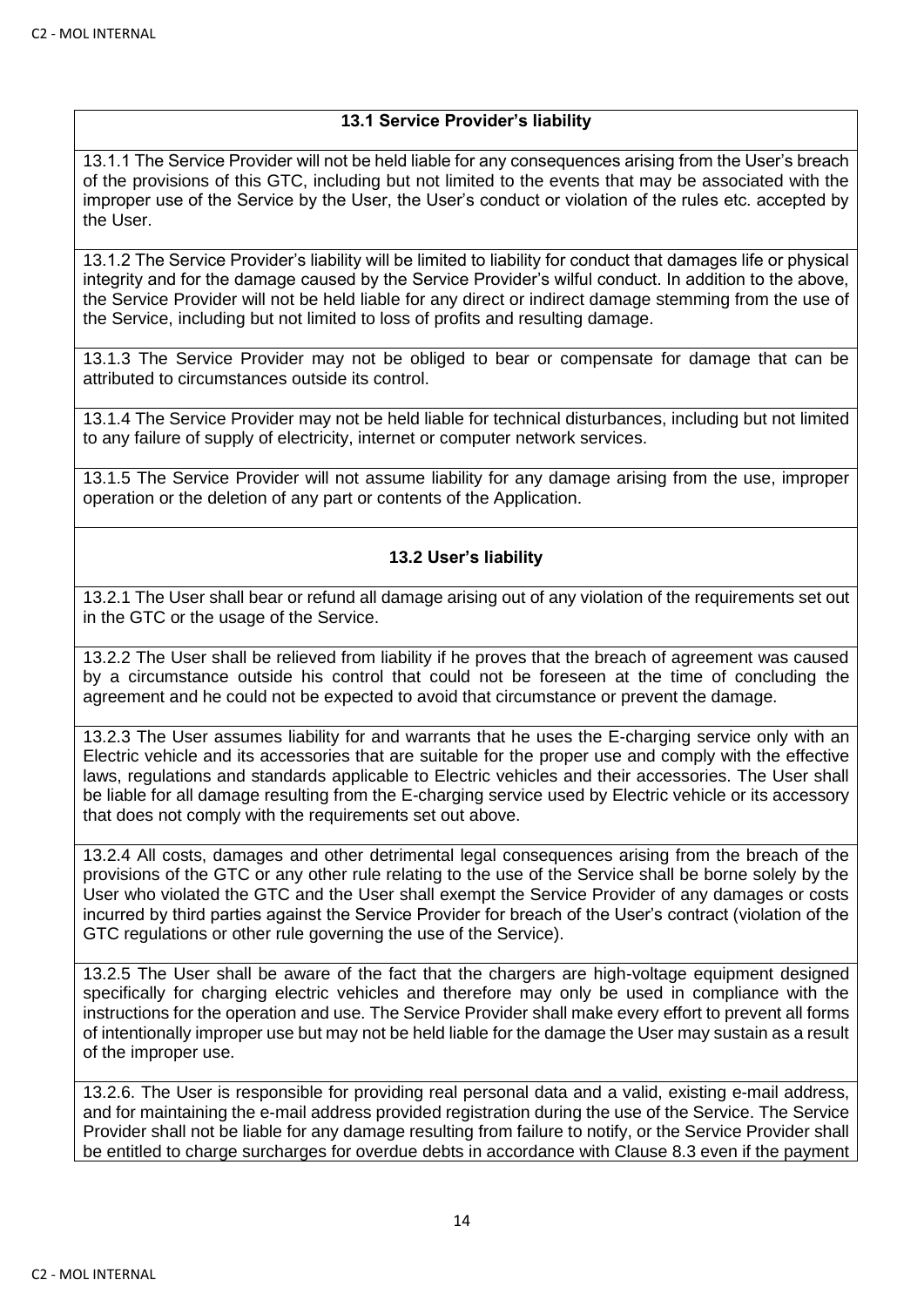request could not be delivered because the User did not keep the e-mail address provided in this section. maintained or provided a false email address or address information.

13.2.7 The Registered User shall store the data necessary for the access to his User Account and thus for the usage of the Service therethrough in a protected manner that is not available to third parties. The Service Provider shall not be liable for any damages resulting from the availability of this data to third parties for reasons attributable to the Registered User.

# **14. Complaints handling, customer service**

14.1 The User may contact the Customer Service with his complaint orally or in writing, using the Customer Service's email address or telephone number.

In addition to the above, the User may make a complaint directly to the attendant at the charging station for services provided for remuneration.

14.2 If the User submits his complaint to the Customer Service by phone, the Customer Service shall record the complaint and provide a copy of the minutes to the User at the time of sending the response to the complaint.

If the User raises a complaint with an attendant at the charging station, the attendant will take minutes of the complaint and hand over a copy to the User in person.

14.3 The minutes taken of the complaint shall contain the following:

a) Name and address of the User,

b) Place, time and manner of submitting the complaint,

c) A detailed description of the User's complaint, list of documents and other evidence presented by the User,

d) A statement from the business on its position concerning the User's complaint if it is possible to investigate the complaint immediately,

e) Signature of the person recording the minutes and of the User, except for oral complaints communicated by phone or other electronic communications services,

f) Place and time of recording the minutes,

g) Unique identification number of the complaint for oral complaints communicated by phone or other electronic communications services,

h) Statement on the awareness and acceptance of the Privacy Notice,

- i) ID and type of the charger used,
- j) Type of the charging connector used,
- k) Model and year of manufacture of the vehicle.

14.4 The phone calls conducted with the customer service are recorded which aims that the Service Provider can credibly demonstrate the events in the case of a consumer dispute.

In the event that the User uses obscene and profane language with the employees of the customer service or the Service Provider or insults them, the Service Provider is entitled to terminate the call.

14.5 The Service Provider shall send its substantive response regarding the complaint to the User by email or in writing by registered mail within fifteen (15) days. The Service Provider shall provide reasons for the decision rejecting the complaint.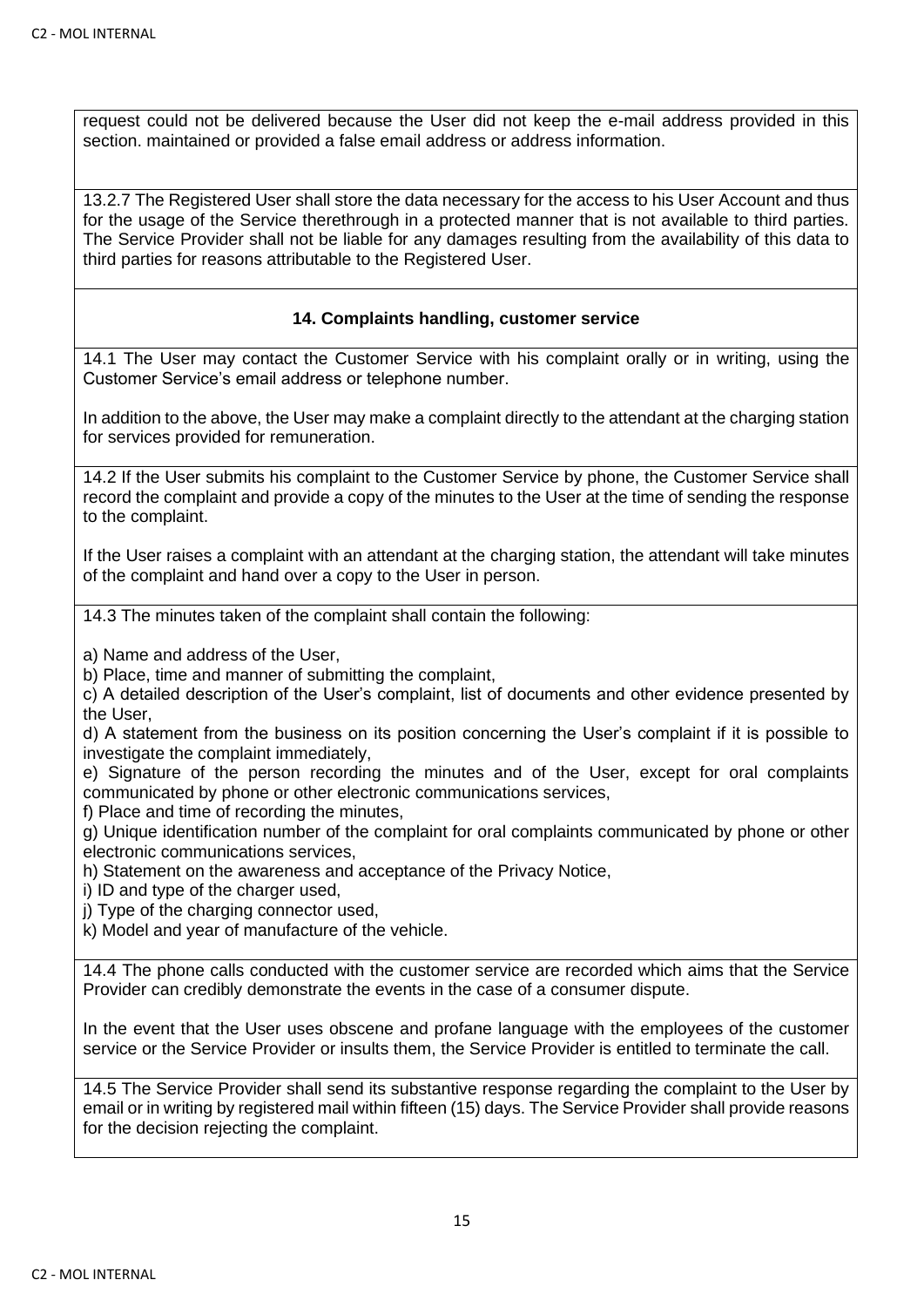14.6 The Service Provider shall safeguard the complaint, or the minutes recorded thereof and a copy of the substantive response for 5 (five) years and present it if requested by the authorities supervising it.

#### **15. Marketing**

15.1. The Service Provider may send general marketing (advertising) messages, discount offers, coupons by post, email or telephone contact, in SMS or through the Application, if the User gives its consent.

15.2. The Service Provider may advertise or make available the offer of certain third-party service providers, sponsors, advertisers (hereinafter referred to as "Traders") through the Website or the Application in connection with promotions and prize competitions. The Service Provider does not operate or control the products or services offered or provided by the Traders and is not responsible for the information provided by the User to the Traders. The information provided by the Traders about the promotions and campaigns, as well as the rules of participation (including the privacy policies) is considered an independent transaction between the Trader and the User, and the Service Provider is not responsible for their content and compliance. The Service Provider and the Traders are independent contractors and neither party has any authorization or commitment on behalf of the other.

15.3. The Website or the Application may contain links to other websites in connection with marketing and promotional offers. The Service Provider is not responsible for the content and data accuracy or IT security expressed on such websites, and the Service Provider does not examine or verify their accuracy or completeness. The User opens these websites operated by third parties at his own risk. Traders are responsible for ensuring that the advertising, promotions or prize competitions and materials made available on the Website or in the Mobile Application are accurate and comply with the applicable laws and regulations. The Service Provider is not responsible for the unlawfulness of the materials and products of the Traders, for any errors, inaccuracies, liability for defects or title warranty.

15.4. If the Service Provider entrusts an independent agency or marketing office with the implementation of a prize competition or promotion, the Service Provider is not responsible for the processing, fulfilment, invoicing and customer service provided in connection with the prize competition.

## **16. Miscellaneous provisions**

16.1. The Parties shall inform each other in the event of any facts, data, circumstances or information relevant to the use of the Service.

16.2 By concluding the Agreement, the User certifies that he has accessed the MOL Group's Code of Ethics for Business Partners online at [www.tifon.hr](http://www.tifon.hr/) or it was available in paper format at the charging station, he has become familiar with the requirements therein and agreed to be bound by them, and thus he shall not invoke a lack of awareness of those requirements during the performance of the Agreement.

#### 16.3 Force Majeure

It shall not constitute a breach of contract if any of the contracting Parties is not able to perform its obligations set out in this Agreement for any reason not imputable to any of the Parties (force majeure). A force majeure event includes any unforeseen event that cannot be prevented with human power (e.g. war, earthquake, flood, fire and terrorist action, epidemic, state of emergency ordered by the Government or a similar measure thereof etc.), which does not depend on the will of the Parties and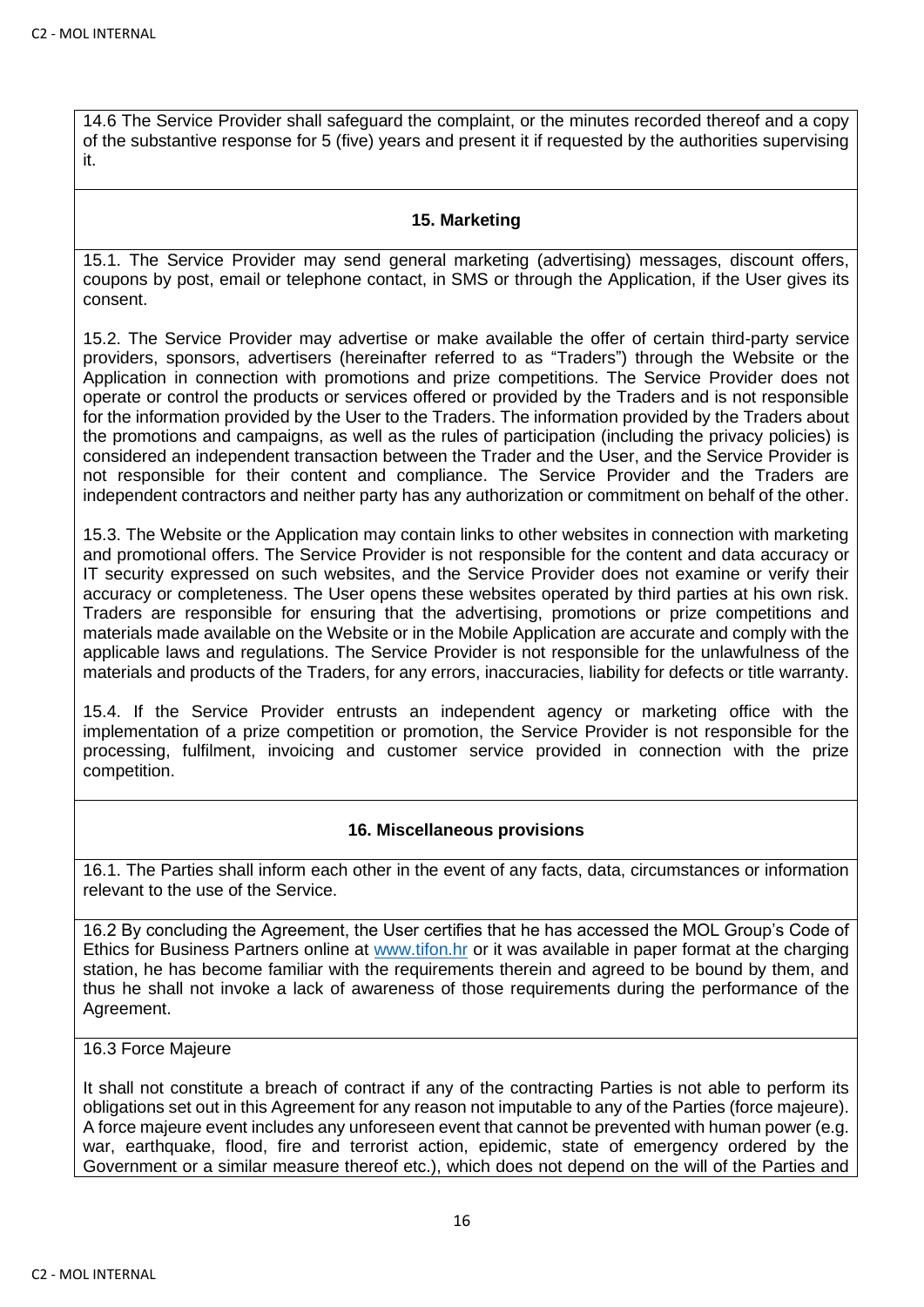directly impede the particular Party, other than the case of the financial settlement, in fulfilling his contractual obligations.

16.4 The Parties agree that all issues regulated in this GTC, including the issue of the validity of the agreement and the contractual stipulations, representations, covenants and obligations, shall be decided by applying the rules of Croatian law.

Any third party not expressly granted any rights in this GTC may not demand services stipulated in this GTC.

16.5 The Parties shall attempt to settle all disputes related to this Agreement amicably. The disputes that cannot be settled amicably shall be settled before the competent court in Zagreb.

16.6 The Agreement (Individual Agreement and the GTC with its annexes) shall form an inseparable part of this GTC.

16.7 Should there be any discrepancies between the different language versions of the GTC, the Croatian version shall prevail.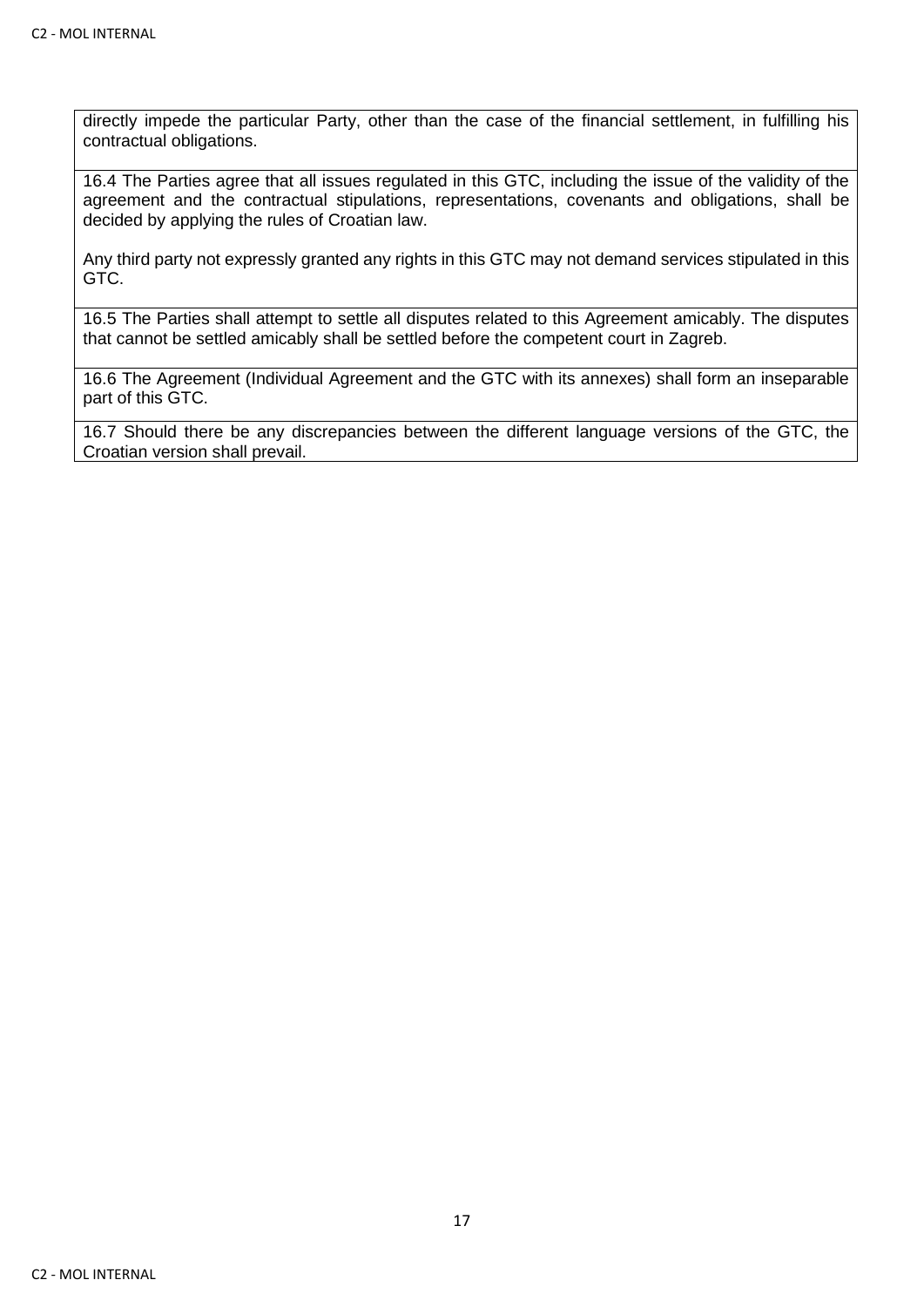#### **Annex 1 – Price list of E-charging Service**

|                                           | <b>AC charging service</b> | DC and Ultra-rapid DC<br>charging service | DC and Ultra-rapid<br><b>DC</b> charging<br>service |
|-------------------------------------------|----------------------------|-------------------------------------------|-----------------------------------------------------|
|                                           | For any payment method     | For a registered payment<br>method        | For a case-by-case payment<br>method                |
| HRK/kWh                                   | 1,80                       | 3,00                                      | 3,80                                                |
| Price per<br>minute (after 31<br>minutes) | 0,04                       | 0,04                                      | 0,04                                                |

In case of using the Application / Driver Portal, our prices are as follows:

#### The indicated prices include VAT.

In case of shopping in the shop of the service stations, our prices are as follows:

|                              | <b>AC charging</b>         | DC and Ultra-rapid DC charging |
|------------------------------|----------------------------|--------------------------------|
| Package containing 10 kWh of | 35 HRK (3,50 HRK/kWh x 10) |                                |
| energy units                 |                            |                                |
| Package containing 20 kWh of |                            | 90 HRK (4,50 HRK/kWh x 20)     |
| energy units                 |                            |                                |
| Package containing 40 kWh of |                            | 180 HRK (4,50/ HRK/kWh x 40)   |
| energy units                 |                            |                                |

The indicated prices include VAT.